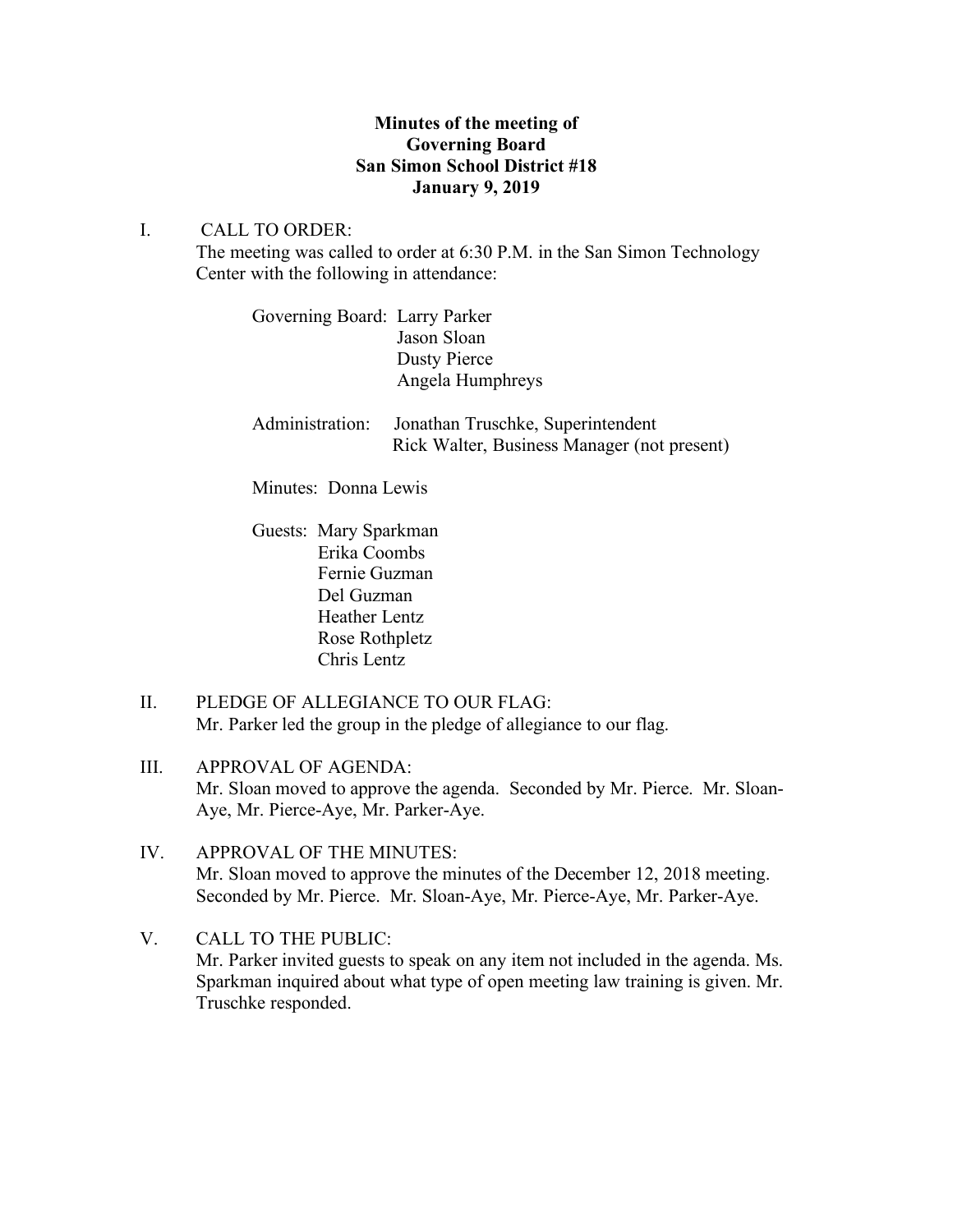#### VI. REPORTS:

6a. Mr. Truschke reported there was a blood drive today in the gym. Teachers will have in-service on Friday for another Beyond Textbooks training. Ms. Dunn will be taking students to a Knowledge Bowl in Elfrida on 1/14. Homecoming will be in Bowie on 1/15. School will not be in session on 1/21 for MLK Day. He attended a CASA meeting today. They discussed Footsteps to Brilliance. He presented the board with a flyer explaining it. He will be attending an ASBAIT meeting on  $1/14$  to discuss insurance.

 Ms. Erika Coombs from Stifel Public Finance presented information to the Board regarding a potential school improvement bond election.

6b. Mr. Truschke gave the monthly board and student activities report on behalf of Mr. Walter. The freshman class sold Christmas Candy Grams. They collected \$540.00. Questions on the reports should be directed to Mr. Walter.

### VII. ACTION ITEMS:

- 7a. Mr. Sloan performed the swearing in of Ms. Angela Humphreys.
- 7b. Mr. Sloan moved to table the election of board officer to the February meeting. Seconded by Ms. Humphreys. Mr. Sloan-Aye, Mr. Pierce-Aye, Mr. Parker-Aye, Ms. Humphreys-Aye.
- 7c. Mr. Sloan moved to allow board members to participate in board meetings via technological devices. Seconded by Mr. Pierce. Mr. Sloan-Aye, Mr. Pierce- Aye, Mr. Parker-Aye, Ms. Humphreys-Aye.
- 7d. Mr. Sloan moved to approve the board meeting locations, dates and times as they stand. Seconded by Mr. Pierce. Mr. Sloan-Aye, Mr. Pierce-Aye, Mr. Parker-Aye, Ms. Humphreys-Aye.
- 7e. Mr. Sloan moved to approve the present posting locations of board agendas. Seconded by Mr. Pierce. Mr. Sloan-Aye, Mr. Pierce-Aye, Mr. Parker-Aye, Ms. Humphreys.
- 7f. Mr. Sloan moved to approve the second read of ASBA policy advisories Vol. 29, #3 & 4, 588-601 and Vol. 30 #1 & 2, 602-624. Seconded by Mr. Pierce. Mr. Sloan-Aye, Mr. Pierce-Aye, Mr. Parker-Aye, Ms. Humphreys-abstained from voting.